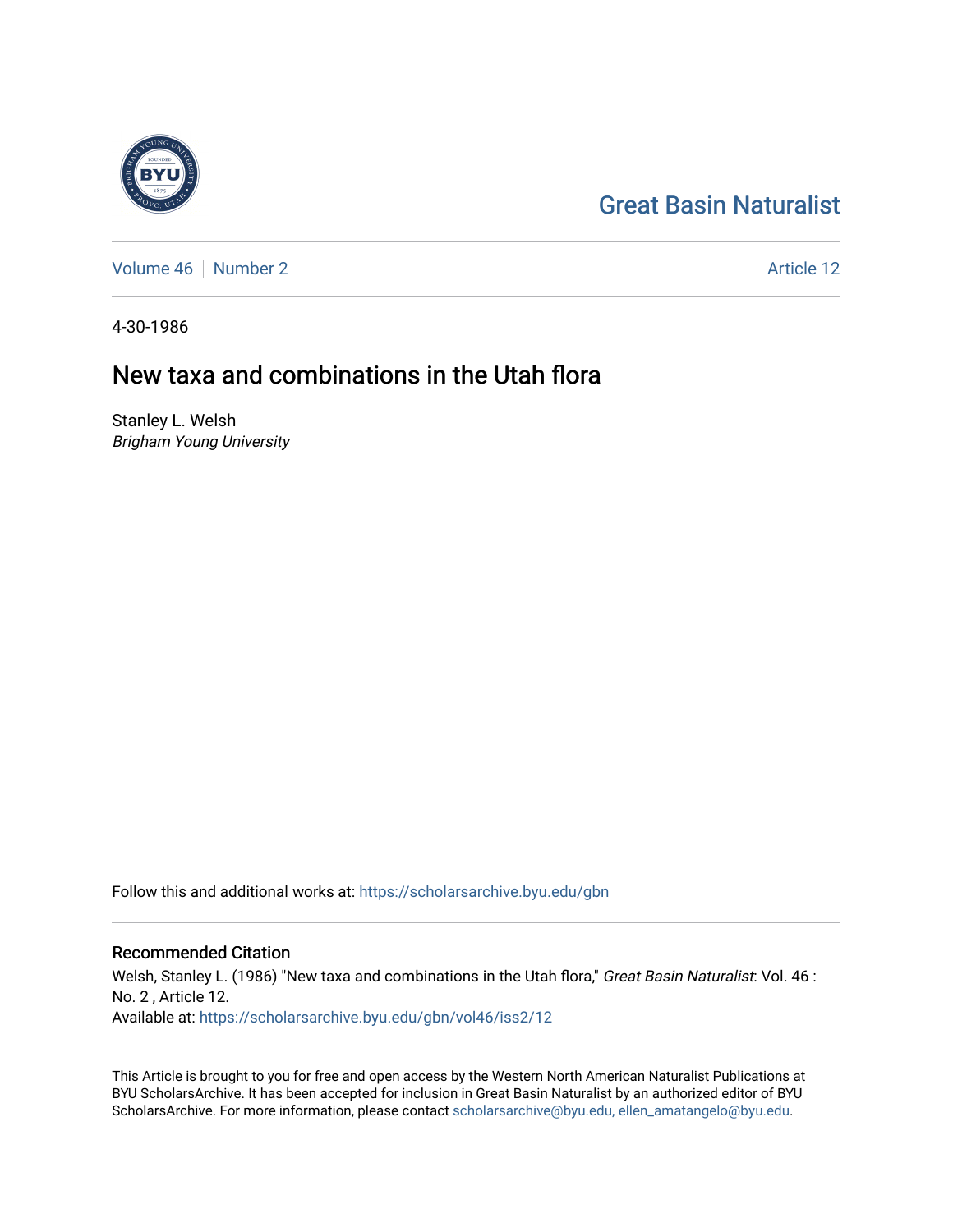# NEW TAXA AND COMBINATIONS IN THE UTAH FLORA

Stanley L. Welsh'

ABSTRACT.- New taxa include: Cryptantha cinerea (Torr.) Cronq. var. arenicola Higgins & Welsh; Physaria chambersii Rollins var. sobolifera Welsh (Cruciferae); Phacelia demissa Gray var. minor N. D. Atwood (Hydrophyl laceae); Iris pariensis Welsh (Iridaceae); Astragalus preussii var. cutleri Barneby and Pediomelum aromaticum (Payson) Welsh var. *tuhui* Welsh (Leguminosae); *Abronia nana* Wats. var. *harrisii Wel*sh (Nyctaginaceae); *Camissonia atwoodii*, Cronq. (Onagraceae); Habenaria zothecina Higgins & Welsh (Orchidaceae); Aqiiilegia formosa Fisch. in DC. var. fosteri Welsh (Ranunculaceae). New nomenclatural combinations include: Rhus aromatica Ait. var. simplicifolia (Creene) Cronq. (Anacardiaceae); Lomatium kingii (Wats.) Cronq., L. kingii var. alpinum (Wats.) Cronq. (Apiaceae); Cryptantha cinerea (Torr.) Cronq. var. laxa (Macbr.) Higgins; Mertensia lanceolata (Pursh) DC. var. nivalis (Wats.) Higgins (Boraginaceae); Opuntia erinacea Engelm. var. aurea (Baxter) Welsh (Cactaceae); Arenaria fendleri Gray var. aculeata (Wats.) Welsh, A. fendleri var. eastivoodiae (Rydb.) Welsh, Lychnis apetala L. var. kingii (Wats.) Welsh, Stellaria longipes Goldie var. monantha (Hulten) Welsh (Caryophyllaceae); Draba densifolia Nutt. ex T. & G. var, apiculata (C. L. Hitchc.) Welsh, D. oligosperma Hook. var. juniperina (Dorn) Welsh, Physaria acutifolia Rydb. var. stylosa (Rollins) Welsh, Thelypodiopsis sagittata (Nutt.) Schulz var. ovalifolia (Rydb.) Welsh (Cruciferae); Lotus plebeius (T. Brandg.) Barneby, Lupinus polyphyllus Lindl. in Edwards var. ammophilus (Greene) Barneby, L polyphyllus var. humicola (A. Nels.) Barneby, L. argenteus Pursh var. fulvomaculatus (Payson) Barneby, L. argenteus var. palmeri (Wats.) Barneby, Pediomelum aromaticum (Payson) Welsh, P. epipsilum (Barneby) Welsh, Psoralidium lanceolatum (Pursh) Rydb. var. stenophyllum (Rydb.) Welsh, and P. lanceolatum var. stenostachys (Rydb.) Welsh (Leguminosae); Mirabilis linearis (Pursh) Hiemerl var. decipiens (Standi.) Welsh (Nyctaginaceae); Camissonia boothii var. condensata (Munz) Cronq., C. boothii var. villosa (Wats.) Cronq., C. clavaeformis (Torr. & Frem.) Raven var. purpurascens (Wats.) Cronq., C. scapoidea (T. & G.) var. utahensis (Raven) Welsh, Oenothera caespitosa var. macroglottis (Rydb.) Cronq., Oe . caespitosa var. navajoensis (Wagner, Stockhouse, & Klein) Cronq., Oe. flava (A. Nels.) Garrett var. *acutissima* (W. L. Wagner) Welsh, and Oe. primiveris Gray var. bufonis (Jones) Cronq. (Onagraceae); Papaver radicatum Rottb. var. pygmaeum (Rydb.) Welsh (Papaveraceae); Dodecatheon pulchellum (Raf.) Merr. var. zionense (Eastw.) Welsh (Primulaceae); Aquilegia flavescens Wats. var. rubicunda (Tidestr.) Welsh, Delphinium andersonii Gray var. scaposum (Greene) Welsh, D. occidentalis (Wats.) Wats. var. barbeyi (Huth) Welsh, and Ranunculus andersonii Gray var. juniperinus (Jones) Welsh (Ranunculaceae); Purshia mexicana (D. Don) Welsh and P. mexicana var. stansburyi (Torr.) Welsh (Rosaceae); Galium mexicanum H.B.K. var. asperrimum (Gray) Higgins & Welsh (Rubiaceae); Castilleja parvula Rydb. var. revcalii (N. Holmgren) N. D. Atwood and C . rhexifolio Rydb. var. sulphurea (Rydb.) N. D. Atwood (Scrophulariaceae).

Nomenclatural changes are a bookkeeping chore that precedes the publication of most floras. The following changes of names and newly proposed taxa are published here prior to the publication of the Utah Flora, a work that has been in progress for some 25 years. The names published here are the products of the authors of the proposed taxa and nomenclatural combinations. Dr. N. Duane Atwood, Dr. Larry C. Higgins, Dr. Arthur Cronquist, and Dr. Rupert C. Barneby have kindly con sented to having names and taxa currently in ongoing manuscripts published here so as to facilitate their use in the Utah Flora, which is nearing completion. The names are to be cited under the authorship of the person providing the combination, and are not to be

cited as either "in" or "ex" Welsh. Each cita tion is considered as a separate proposal by the author of the constituent taxon or combination.

#### **ANACARDIACEAE**

Rhus aromatica Ait. var. simplicifolia (Greene) Cronq. comb. nov. [based on Rhus canadensis var. simplicifolia Greene Bull. Torrey Bot Club 17: 13. 1890 (Greene sn.. Peach Springs, Arizona, in 1889, at HDG!, may be presumed to be the holotype)].

# Apiaceae

Lomatium kingii (Wats.) Cronq. comb. nov. [based on: Peucedanum graveolens

<sup>&</sup>lt;sup>1</sup>Life Science Museum and Department of Botany and Range Science, Brigham Young University, Provo, Utah 84602.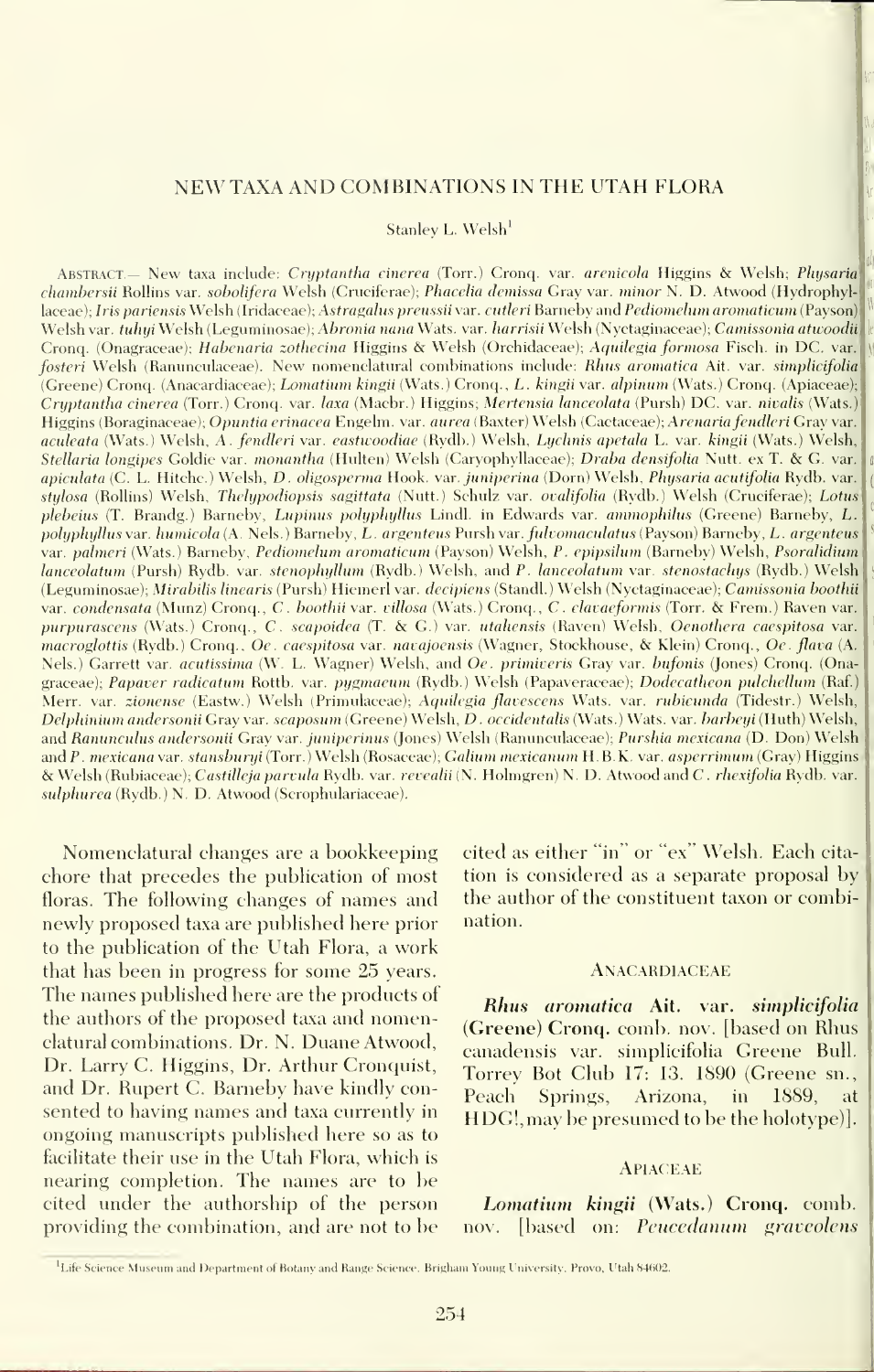Wats, in King, Rep. Geol. Explor. 40th Parallel 5: 128. 1871; not Benth. & Hook. 1867. Peucedanum kingii Wats. Proc. Amer. Acad. Arts 22: 474. 1887 (Watson 463, Wahsatch and Uinta Mts.; holotype at US!; isotype at NY. !)].

Lomatium kingii (Wats.) Cronq. var. alpinum (Wats.) Cronq. comb. nov. [based on: Peucedanum graveolens var. alpinum Wats, in King, Rep. Geol. Explor. 40th Parallel 5: 129. 1871. (Watson 464, East Humboldt Mts., Nev.; isotype at NY!)].

#### **BORAGINACEAE**

Cryptantha cinerea (Greene) Cronq. var. arenicola Higgins & Welsh var. nov. Ab Cryptantha cinerea var. abortiva et al. in caule simplici et inflorescentia capitato vel subcapitato differt.

Type: USA: Utah. Kane Co. T41S, R5W, S26, Johnson Canyon, Lone Pine Point, at 1830 m, in Navajo blow-sand, in a pinyon-juniper, ponderosa pine, manzanita, and yucca community, 6 June 1984, L. C. Higgins, S. L. Welsh, & K. Thorne <sup>14296</sup> (Holotype BRY; <sup>2</sup> isotypes previously distributed as C cinerea).

Additional representative specimens: Utah. Kane County, ca 22 or 23 mi S of Alton, 27 May 1965, A. Cronquist 10191; ibid.. Coral Pink Sand Dunes, 15 May 1984, N. D. At wood 9636; ibid., 5 May 1966, S. L. Welsh 5299. Washington Co., Pocket Mesa, 8 June 1983, L. C. Higgins and A. H. Barnum 13615 (all BRY).

Much material of this taxon passed previously under the epithet *multicaulis*, a name that is synomymous with var. jamesii. The name provided above allows recognition of this distinctive phase of the species.

Cryptantha cinerea (Greene) Cronq. var. laxa (Macbr.) Higgins comb. nov. [based on: Oreocarya multicaulis var. laxa Macbr. Contr. Gray Herb. 48: 35. 1916].

Mertensia lanceolata (Pursh) DC. var. ni valis (Wats.) Higgins comb. nov. based on Mertensia paniculata var. nivalis Wats. Rep. Geol. Explor. 40th Parallel 5: 239. 1871].

# **CACTACEAE**

Opuntia erinacea Engelm. var. aurea (Baxter) Welsh comb. nov. [based on: Opuntia aurea Baxter Calif. Cactus 27, 28, 1933].

## CARYOPHYLLACEAE

Arenaria fendleri Gray var. aculeata (Wats.) Welsh stat. nov. [based on: Arenaria aculeata Wats, in King, Rep. U. S. Geol. Explor. 40th Parallel 5: 40. 1871].

Arenaria fendleri Gray var. eastwoodiae (Rydb.) Welsh comb nov. [based on: Arenaria eastwoodiae Rydb. Bull. Torrey Bot. Club 31: 406. 1904, and the autonym var. eastwoodiae established by A. eastwoodiae var. adenophora Kearnev & Peebles J. Washington Acad. 29:475. 1939].

Lychnis apetala L. var. kingii (Wats.) Welsh comb. nov. [based on: Lychnis kingii Wats. Proc. Amer. Acad. 12: 247. 1877].

Stellaria longipes Goldie var. monantha (Hulten) Welsh comb nov. [based on: Stel laria monantha Hulten Bot. Notiser 1943: 265. 1943, and the autonym var. monantha established by Stellaria monantha var. alto caulis Hulten Bot. Notiser 1943: 267. 1943].

## **CRUCEFERAE**

Draba densifolia Nutt. ex T. & G. var. apiculata (C. L. Hitchc.) Welsh comb. nov. [based on: *Draba apiculata C. L. Hitchc.* Univ. Washington Publ. Biol. 11: 72. 1941, and the autonym var. apiculata established by Draba apiculata xar. daviesiae (C. L. Hitchc. Univ. Washington Publ. Biol. 17 (2): 489. 1964].

Draba oligosperma Hook. var. juniperina (Dorn) Welsh stat. nov. [based on: Draba juniperina Dorn Madrono 25: 101. 1978].

Physaria acutifolia Rydb. var. stylosa (Rollins) Welsh stat. nov. [based on: Physaria stijlosa Rollins, Contr. Gray Herb. 214: 14. 1984].

Physaria chambersii Rollins var. sobolifera Welsh var. nov. A Physaria chambersii Rollins sensu stricto in caudicibus ramificantibus evolutis et foliis angustioribus et acutis differt.

Type: USA: Utah. Garfield Co., Escalante Mtns., head of Sweetwater Creek, above (east) ofWidtsoe, bristlecone pine community on Wasatch Limestone Formation, 2 Aug. 1981, N. D. Atwood 8164 (Holotype BRY; Isotype, one distributed previously as P. chambersii).

ADDITIONAL SPECIMENS: Garfield Co., T34S, RIW, S22, center of Sl/4, Dixie NF,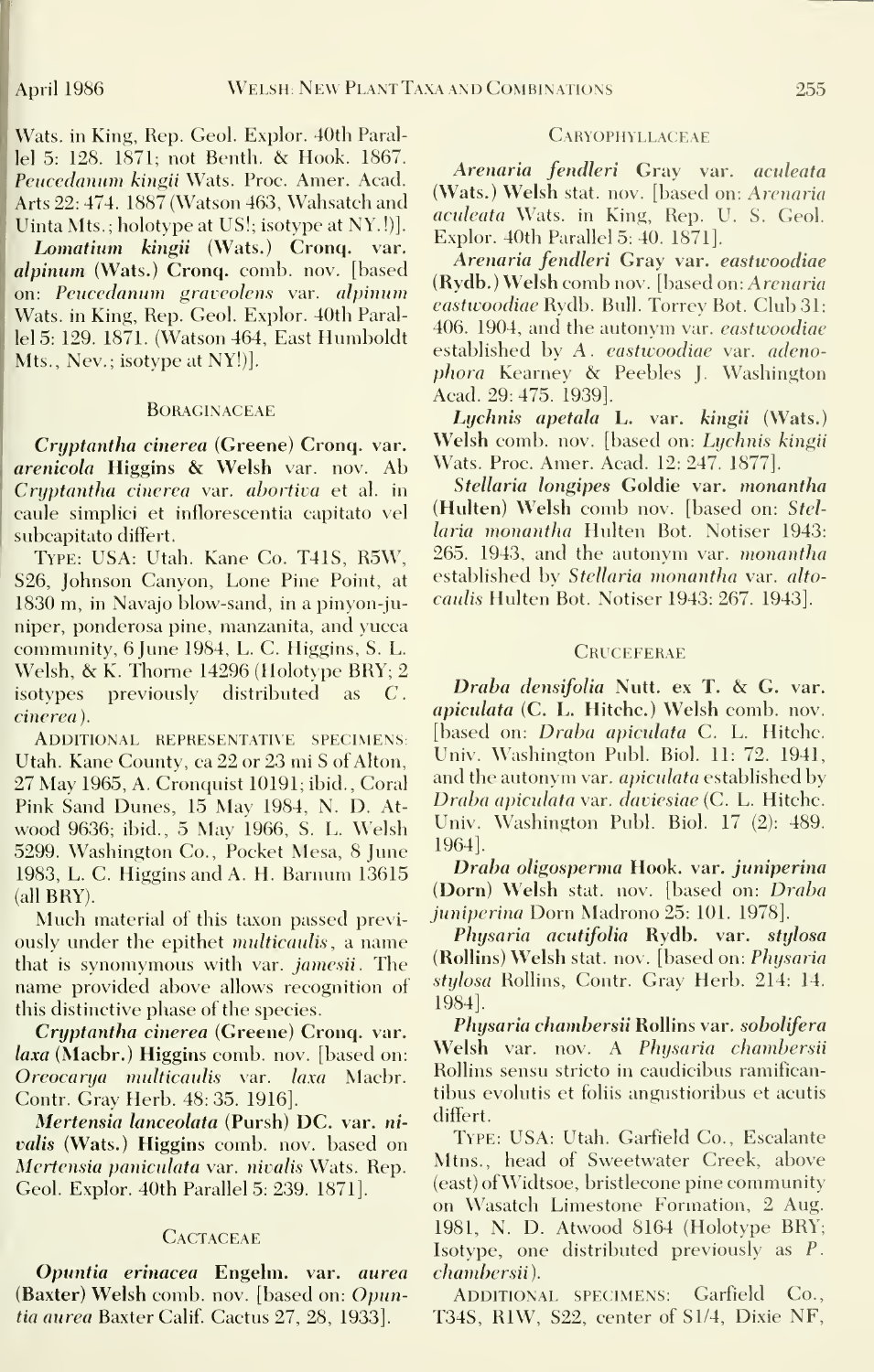Escalante Mtns., head of Escalante Canyon, 27.5 km 288 degrees from Escalante, 2,898 m, 60 degree slope, S exposure, with scattered Douglas-fir on raw, white, marl limestone, 20 June 1981, S. Goodrich 15666 (BRY); ibid., T35S, R4/2W, S22, Pink Wasatch Formation, at west end of Red Canyon, road to Bryce Canyon National Park, in ponderosa pinelimber pine community, 8 June 1982, Mutz and Zarnekee 82-70 (BRY).

This variety is partially sympatric with both varieties *chambersii* and *membranacea*, and the soboliferous condition might be an ecological response to creeping substrates. The recognition here calls attention of other workers to these plants and allows for further work.

Thelypodiopsis sagittata (Nutt.) Schulz var. ovalifolia (Rydb.) Welsh comb. nov. [based on: Thelypodium ovalifolium Rydb. Bull. Torrey Bot. Club 30: 253. 1903],

#### **HYDROPHYLLACEAE**

Material of Phacelia demissa Gray from the Uinta Basin differs subtly in several ways from that elsewhere in Utah. The plants are finely but not densely glandular-puberulent throughout, not densely glandular- villous to glandular puberulent; the corolla tube is bright yel low, not pale yellow; the sepals are fully twice as long as the capsule, not less than twice as long; the seeds are 4-12, not 10-16; and the plants average smaller. They are here desig nated as follows;

Phacelia demissa Gray var. minor N. D. Atwood var. nov. Similis var. demissae in forma sed in pubescentibus, corollae tubis flavis, sepalis longioribus, seminibus pauci oribus et minoribus differt.

Type: USA: Utah. Uintah Co., T3S, R23E, 84, ca 1.6 km E of Red Fleet Dam, at 1,891 m, in a desert shrub community, on clay hills, 31 May 1979, N. D. Atwood 7247 (Holotype BRY; isotypes 2, distributed previously as Phacelia demissa Gray).

Additional representative specimens: Utah. Uintah Co., Uinta Basin, Utah Highwav 121, 10.6 km east of Lapoint, T5S, R20E, S4, 1,675 m, abundant on gravellv hills, 25 Mav 1978, N. H. Holmgren, P. K. Holmgren, and R. C. Barneby 8758 (BRY); ibid.. Orchard Creek, Dinosaur National Monument, Mancos Shale, Clay soil, Atriplex-Sarcobatus association, ca 1,455 m, 8 May 1955, S. L. Welsh 159 (BRY).

#### **IRIDACEAE**

Iris pariensis Welsh sp. nov. Planta similis Iride missouriensis sensu latissimo sed in foliis angustioribus (2.5-5 mm nee 3-12 mm) bracteis suboppositis et angustioribus (2-3 mm nec  $6-12$  mm) et rhizomatibus gracilioribus (5-10 nee 10-20 mm) differt.

Rhizomes less than <sup>10</sup> mm thick, clothed with shredded fibrous leaf bases; leaves several to many on both fertile stems and innovations, 2-5 mm wide, (4) 7-24 cm long, strami neous to brownish or purplish basally; flower stem 4 cm tall, with several sheathing leaves free almost throughout; flower 1; spathaceous bracts linear-attenuate, 2-3 mm wide, 5-6 cm long, parallel, subopposite, herbaceous; ovary ca <sup>12</sup> mm long; perianth apparently white, the tube 15 mm long; sepals ca 6 cm long and <sup>1</sup> cm wide; petals narrowly oblanceolate, ca <sup>6</sup> cm long and <sup>8</sup> mm wide; style branches ca 2.8 cm long, the crests ca <sup>7</sup> mm long; anthers ca <sup>13</sup> mm long; capsule un known.

Type: USA: Utah, Kane Co., T43S, RIE, East Clark Bench, south of US Highway 89, sandy soil, found in a semidesert grass shrub communitv at 1,403 m, Mav 1976, Vane O. Campbell 42 (Holotype BRY).

This distinctive narrow-leaved Iris species is compared to  $I$ . missouriensis in the diagnosis, but its relationships apparently lie with those far to the west in the coastal states. More material will provide both a better description and a better possibility of determining probable relationships.

#### **LEGUMINOSAE**

Astragalus preussii Gray var. cutleri Barneby, var. nov., cum var. preussii legu mine stipitato congruens sed ab ea statura pumila (caulibus 2-11 nee 10-40 cm altis) e radice anmra ortis, foliolis paucis majusculis  $5-11$  et  $12-20$  x  $7-12$  mm usque, petalisque albidis pallide coerulescentibus (nee praeter alas saturate purpureis) diversa.

Type: U.S.A. Utah. San Juan Co.: common gravel outwash. Copper Canvon, <sup>1</sup>mi from mouth, 18 June 1938, Hugh C. Cutler 2283 (Holotype NY; isotypes, CAS, WIS); ibid., bench between Copper Canvon and No Man's Mesa, 22 Mav 1985, N. D. Atwood 11073 (Paratypes BRY, NY).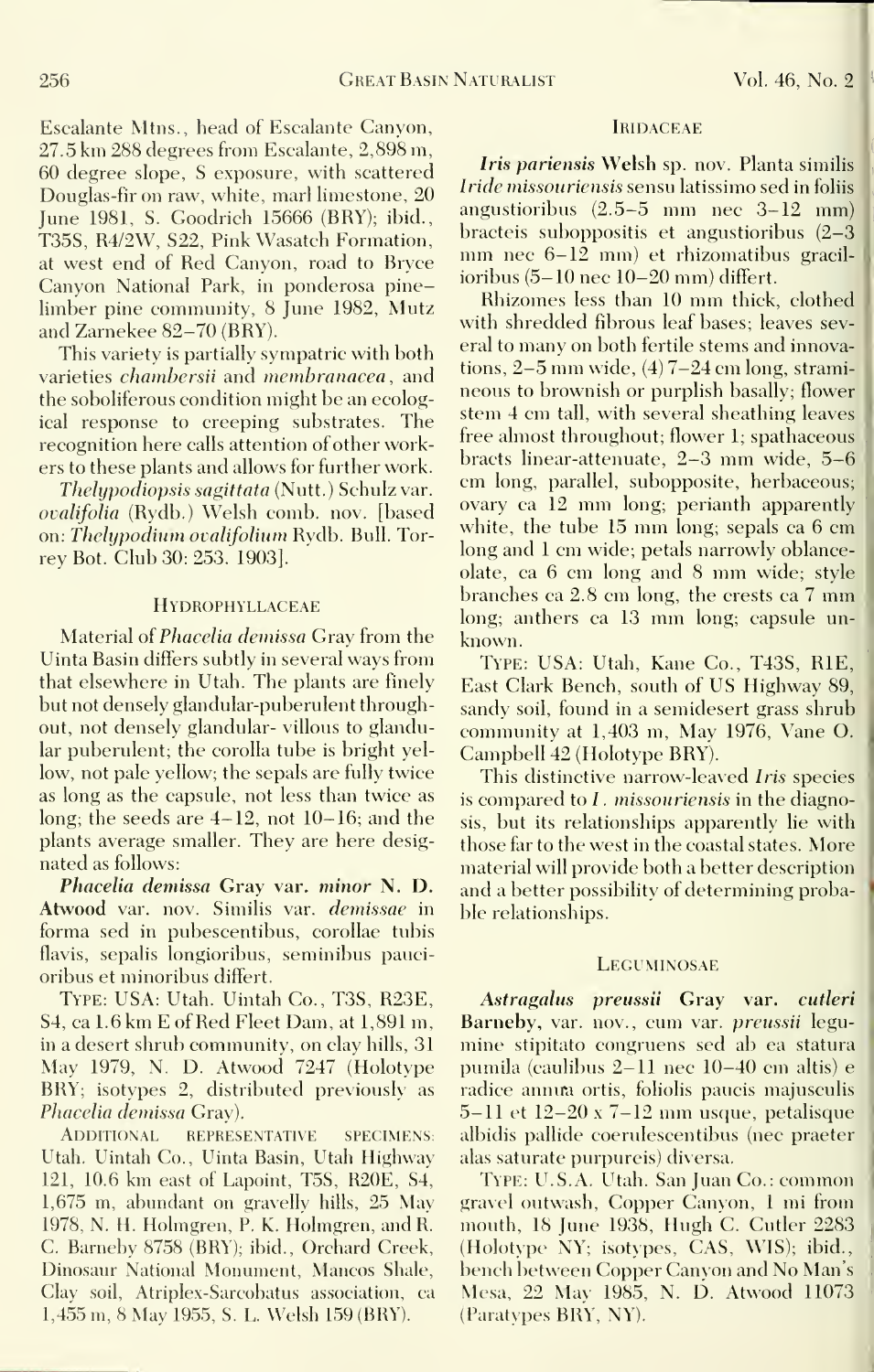In my monograph (Mem. New York Bot. Card. 13: 576. 1964) the type of var. cutleri was noticed as unusual in the species as repre sented in Utah Canyonlands for few and large leaflets but was passed over as a set of seedlings showing only juvenile foliage. The rediscovery by Duane Atwood of the same plant, found in a uniform population of small monocarpic individuals such as are never seen elsewhere in the range of var. *preussi*, show that <sup>I</sup> misjudged the significance of the differ ences. Moreover, the flowers were described by Cutler as varying from white to pale blue and by Atwood as white when fresh, acquiring <sup>a</sup> bluish keel-tip when dried. In southeastern Utah the petals of var. *preussii* are consistently vivid purple except for pallid wingtips. In the same region the leaflets of the longer leaves are at once more numerous (17-23) and smaller  $(6-15 \times 3-6 \text{ mm})$  than those of var. cutleri. Leaves of allopatric var. laxiflorus Gray may be similar to those of var. cutleri in size and number, but its pod is sessile, its stems taller, and its range of dispersal differ ent.

Lotus plebeius (T. Brandg.) Barneby [based on: Hosackia plebeia T. Brandg., Proc. Calif Acad. Sci. II, 2: 144. 1889 (Brandegee s.n. 30 Apr 1889, "El Rancho Viejo" [near Calmalli, Baja California Norte, +/- 28° 15' N]].

Lupinus polyphyllus Lindl. in Edwards var. ammophilus (Greene) Barneby stat. nov. [based on: Lupinus ammophilus Greene Pittonia4: 136. 1900].

Lupinus polyphyllus Lindl. in Edwards var. humicola (A. Nels.) Barneby comb. nov. [based on: Lupinus humicola A. Nels. Bull. Torrey Bot. Club 25: 204. 1898].

Lupinus argenteus Pursh var. fulvomacu latus (Payson) Barneby comb. nov. [based on: Lupinus fulvomaculatus Pavson Bot. Gaz. (Crawfordsville) 60: 376. 1915].

Lupinus argenteus Pursh var. pahneri (Wats.) Barneby stat. nov. [based on: Lupinus pahneri Wats. Proc. Amer. Acad. Arts 8: 530. 1873].

Pediomelum aromaticum (Payson) Welsh comb. nov. [based on: Psoralea aromatica Payson Bot. Gaz. 60: 379. 1915, type from Bedrock Colorado, 17 June 1914, E. Payson 451 RM!].

Pediomelum aromaticum (Payson) Welsh var. tuhyi Welsh var. nov. Ab Pediomelum aromaticum sensu stricto in floribus minoribus (6-7.3 mm nee 10-13 mm), calyce et dentibus minoribus (3.5-5.3 nee 10-11 mm et 1.6-2.9 mm nee 5-7 mm respecte), et caulibus decumbentibus differt.

Type: USA: Utah, San Juan Co., Rone Bailey Mesa, ca <sup>17</sup> km W of La Sal, T30S, R23E, S19, at 1,900 m, pinyon-juniper community, on mesa summit red siltstone of the Entrada Formation, <sup>4</sup> June 1985, S. L. Welsh & E. Neese 23500 (Holotype BRY, 4 isotypes to be distributed).

Additional SPECIMENS: Utah, San Juan Co., T31S, R21E, S6, South Sixshooter Peak plat form, Davis Canyon, at 1,708 m, on Moenkopi Formation in <sup>a</sup> shadscale community, <sup>11</sup> May 1982, S. L. Welsh, B. T. Welsh, and M. Chatterley 21092; ibid.. Rone Bailey Mesa, <sup>1</sup> July 1984, J. S. Tuhy 1580; ibid., <sup>4</sup> June 1985, E. Neese & S. L. Welsh 16990; ibid., <sup>19</sup> June 1985, L. C. & E. Higgins 15812 (all BRY).

This phase of P. aromaticum is remote from the known populations near Bedrock, Colorado (the type locality), and in the Fisher Towers area vicinity east of Moab. The plants dif fer in subtle ways besides those cited in the diagnosis. When viewed from afar they ap pear grasslike in patches between sparse ju nipers on a rimrock situation atop Rone Bailey Mesa. The plants tend to sprawl, rather than stand erect as in the typical variety. The ex tensive rhizome system is similar, however, to the typical material. The variety is named in honor of its discoverer atop Rone Bailey Mesa, Mr. Joel Tuhy.

Pediomelum epipsilum (Barneby) Welsh comb. nov. [based on: Psoralea epipsila Barneby Leaf!. W. Bot. 3: 193. 1943, type from 17 mi E of Kanab toward Jepson Spring, <sup>6</sup> June 1942, Ripley & Barneby 4832 CAS!].

Pediomelum pariense (Welsh & Atwood) Welsh comb. nov. [based on: Psoralea pariensis Welsh & Atwood Great Basin Nat. 35: 353. 1975, tvpe from Brvce Canvon, 26 June 1975, S. L. Welsh & J. R.' Murdock <sup>12859</sup> BRY!].

Psoralidium lanceolatum (Pursh) Rydb. var. stenophyllum (Rydb.) Welsh comb. nov. [based on: Psoralea stenophylla Rydb. Bull. Torrey Club 40: 46. 1913].

Psoralidium lanceolatum (Pursh) Rydb. var. stenostachys (Rydb.) Welsh comb. nov. [based on: Psoralea stenostachys Rydb. Bull. Torrey Club 40: 46. 1913].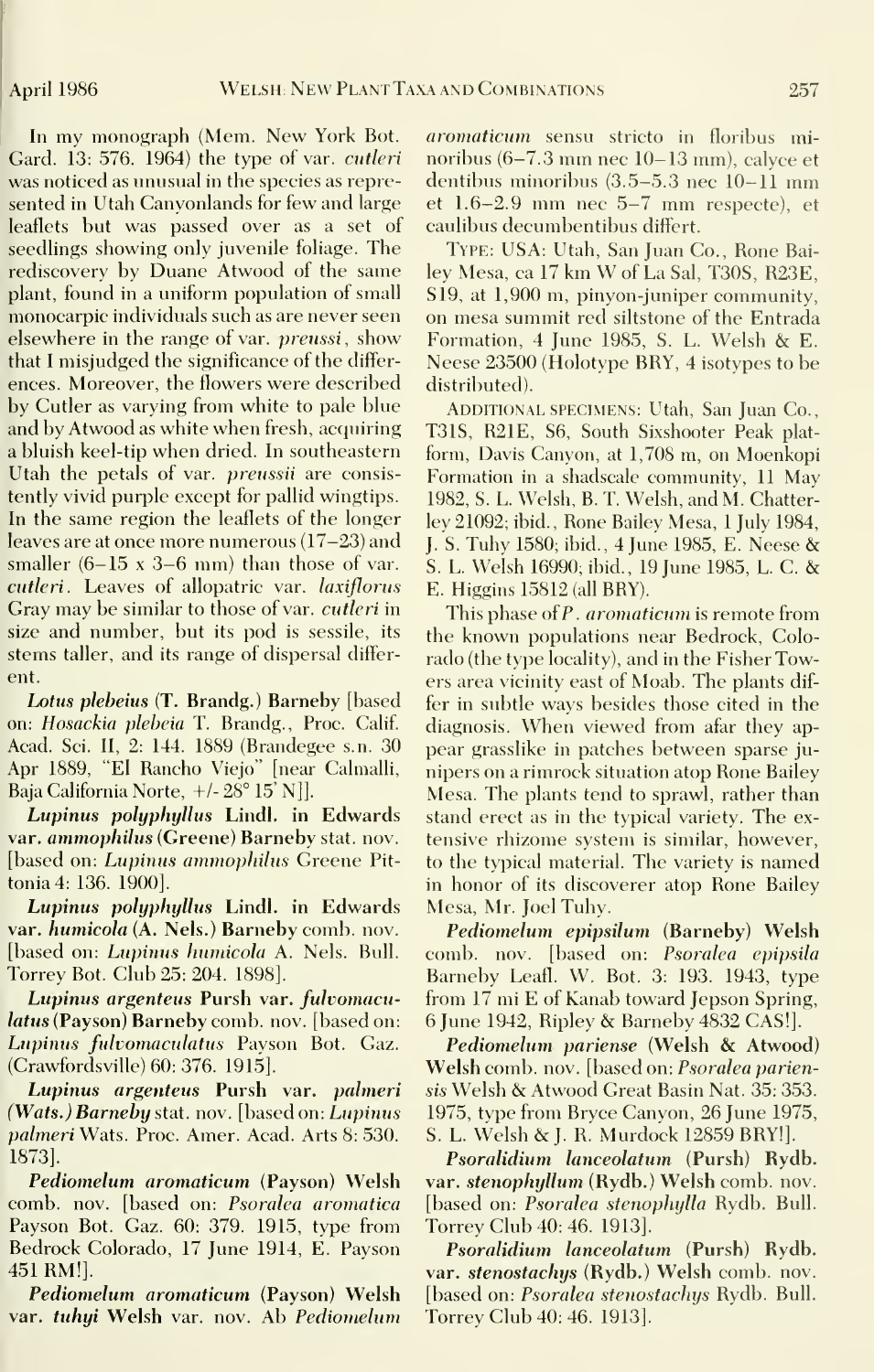## Nyctaginaceae

Most specimens of Abronia nana Wats, are strictly acaulescent and have best developed leaves mainly less than twice as long as broad. These represent var. *nana*. However, in the San Rafael Swell, Emery County, Utah, there occur caulescent plants with main leaves 2-4 times longer than broad. These are named asfollows:

Abronia nana Wats. var. harrisii Welsh var. nov. Similis Abroniae nanae Wats var. nanae in anthocarpis floribus et bracteis sed in caulibus et foliis longioribus differt.

Type: USA: Utah. EmervCo., T20S, RUE, S22, San Rafael Swell, ca <sup>1</sup> mi S of San Rafael River campground, 1,586 m elev., Eri ogonum- Astragalus-Hilaria community, 9 June 1979, J. Harris 364 (Holotype BRY; Isotypes, two distributed previously as A. elliptica A. Nels.).

ADDITIONAL SPECIMENS: Utah. Emery Co, T19S, RIOE, S35, San Rafael Swell, on road to Wedge Overlook, ca 4 mi <sup>S</sup> of Buckhorn Flat crossroads, pinyon-juniper communitv, 13 June 1979, K. Despain 517 (BRY); do, T20S, RUE, S22, San Rafael Swell, Bottleneck Peak area, off the west side of Cottonwood Draw road, ca 2 mi S of Bridge Campground, 14 June 1979, K. Despain 564 (BRY). The plant is named after Dr. James Harris, student of the San Rafael Swell flora.

Mirabilis linearis (Pursh) Heimer var. decipiens (Standi.) Welsh stat nov. [based on: Allionia decipiens Standl. N. Amer. Fl. 21: 223. 1918].

#### **ONAGRACEAE**

Camissonia atwoodii Cronq. sp. nov. Species sectionis Chylismae; herba annua, glan dulosa-puberula, rotusta, usque ad <sup>15</sup> dm alta, caule excurrenter ramosa, foliis leviter basin versus dispositis, laminis subrotundis, irregulariter denticulatis, 4-6 x 2.5-5 cm; in florescentia terminalis, laxe ramosa, floribus pedicellatis, petalis purpureis 7-14 mm longis leviter versus axem dispositis, sta minibus  $4 + 4$ , inaequalibus, declinatis; fructus 12-25 mm longi, divaricato-deflexi, pedicellis divaricato-deflexis 3—5 mm longis, seminibus 1.5–8 mm longis, in quoque loculo biseriatis.

Type: USA: Utah. Kane Co., Smoky Creek Dugway, ca <sup>17</sup> mi NE of Clen Canyon City, Straight Cliffs Formation, 28 August 1973, N. D. Atwood 5957 (holotvpe NY!; isotype BRY!).

Robust, taprooted annual to <sup>15</sup> dm tall, with a single erect, excurrently branched stem; leaves scattered along the stem but somewhat basally disposed, at least some of the cauline ones evidently petiolate, with broadly ovate to ovate-oblong or elliptic, basally rounded to truncate or subcordate, irregularly denticulate blade 4-6 <sup>x</sup> 2.5-5 cm; herbage glandular-puberulent; flowers axil lary to small bracts on the lateral branches and toward end of the main stem, in bud crowded, erect, and nearly sessile, but becoming more widely spaced and evidently pedicellate at anthesis, fairly showy and adapted to cross pollination; petals purple, 7-14 mm long somewhat asymmetrically (adaxially) dis posed; stamens  $4 + 4$ , unequal, declined; anthers ca  $1.5-2$  mm long; fruits  $12-25$  mm long, spreading-deflexed, on spreading-deflexed pedicels 3-5 mm long; seeds biseriate in each locule, plumply obovate from a substipitate base, 1.5-1.8 mm long, very finely cellular-reticulate.

This species is known only by several col lections by Duane Atwood from the type lo cality on open slopes on the southwest side of the Kaiparowits Plateau, ca 27 km by road northeast of Glen Canyon City, Kane Co., Utah. Flowering is from August to October.

Camissonia boothii var. condensata (Munz) Cronq. comb. nov. [based on: Oenothera decorticans yar. condensata Munz Bot. Gaz. 85:247. 1928].

Camissonia boothii var. villosa (Wats.) Cronq. comb. nov. [based on: Oenothera alyssoides var. villosa Wats., Proc. Amer. Acad. Arts 8: 591. 1873; not Oe . villosa Thunb. 1794; typification will be discussed in the forthcoming treatment in the Intermountain Flora.].

Camissonia clavaeformis (Torr. & Frem.) Raven var. purpurascens (Wats.) Cronq. comb, nov. [based on: Oenothera scapoidea var. purpurascens Wats. Proc. Amer. Acad. 8: 595. 1973],

Camissonia scapoidea (T. & G) Raven var. utahensis (Raven) Welsh comb. nov. [based on: Oenothera scapoidea ssp. utahensis Raven Univ. California Publ. Bot. 34: 96. 1962].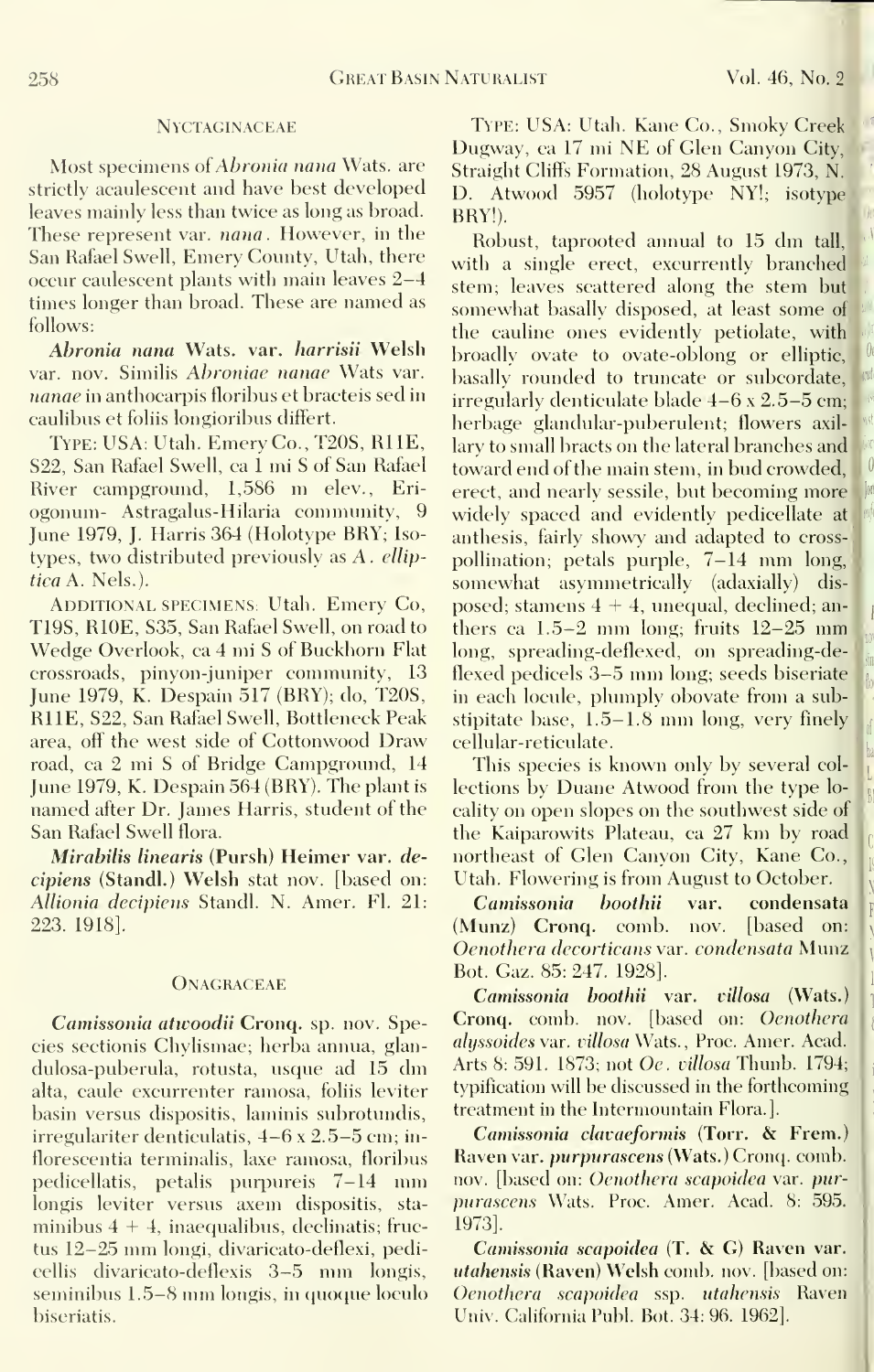Oenothera caespitosa Nutt. var. macroglottis (Rydb.) Cronq. stat. nov. [based on: Pachylophus macroglottis Rydb. Bull. Torrey Bot. Club 30: 259. 1903].

Oenothera caespitosa Nutt. var. navajoensis (Wagner, Stockhouse, & Klein) Cronq. stat. nov. [based on: Oenothera caespitosa ssp. navajoensis Wagner, Stockhouse, & Klein Monogr. Syst. Bot. Missouri Bot Card. In press 1985].

Oenothera flava (A. Nels.) Garrett var. acutissima (W. L. Wagner) Welsh comb. nov. [based on: Oe. acutissima W. L. Wagner Syst. Bot. 6: 153. 1981, type from Flaming Gorge vicinity, Daggett County, Utah].

Oenothera primiveris Gray var. bufonis (Jones) Cronq. comb. nov. [based on: Oe. bufonis Jones, Contr. W. Bot. 8: 28. 1898].

#### **ORCHIDACEAE**

Habenaria zothecina Higgins & Welsh sp. nov. Planta Habenaria sparsiflora affinis et similis sed in calcari labium 1.5 longiore et floribus paucioribus differt.

Type: USA: Utah. Grand Co., ca 1.6 km N of Moab, T25S, R21E, S25, at ca 1,281 m, in a hanging garden communitv, 10 |ulv 1985, S. L. Welsh & L. C. Higgins 23629 (Holotype BRY; 4 isotypes to be distributed.

ADDITIONAL COLLECTIONS: Utah. Grand Co., Arches National Monument, 28 Sept. 1963, S. L. Welsh & G.Moore 2735; ibid., Negro Bill Canyon vicinity, 3 August 1984, B. Franklin 1108. San Juan Co., Natural Bridges National Monument, 13 August 1963, S. L. Welsh & G. Moore 2410; ibid., <sup>15</sup> August 1963, S. L. Welsh & G.Moore 2503; ibid.. The Neck vicinitv, 31 Oct. 1964, S. L. Welsh &G. Moore 3840 (all BRY).

This peculiar, few-flowered bog orchid with its very long spurs has been known for many years. It has always been placed previously within an expanded version of  $H$ . sparsiflora but differs as outlined in the diagnosis and in other salient features. The leaves are broadly rounded initially, becoming obtuse and finally acute upward. The orchid grows in the vegetative assemblages known as hanging gardens along the canyons of the Colorado River in southeastern Utah. They occur there with maidenhair fern, sheathed death camus, and other shade-tolerant mesophytes. They occur mainly along the margin of the detrital slope adjacent to the back wall of the alcoves. Additional work is necessary to determine the total distribution.

#### **PAPAVE RACEAE**

Papaver radicatum Rottb. var. pugmaeum (Rydb.) Welsh stat nov. [based on: Papaver pugmacum Rydb. Bull. Torrey Bot Club 29: 159. 1902].

#### **PRIMULACEAE**

Dodecatheon pulchellum (Raf.) Merr. var. zionense (Eastw.) Welsh stat. nov. [based on: Dodecatheon zionense Eastw. Leafl. W. Bot. 2: 37. 1937, type from Zion Canyon].

# **RANUNCULACEAE**

Aquilegia flavescens Wats. var. rubicunda (Tidestr.) Welsh stat. nov. [based on: Aquilegia rubicunda Tidestr. Amer. Midi. Nat. 1: 168. 1910].

A peculiar specimen of Aquilegia taken by Dr. Robert Foster from Zion Canyon in 1977 requires description. It has the habit and flower color of  $A$ . *formosa* but is glandular throughout and both petal spur and blade are longer than in that taxon. A search of the herbarium at Zion National Park yielded two specimens of the same taxon taken many years ago by Dr. Angus Woodbury. Initial efforts to relocate the area of collection of the type have been fruitless. There are many areas to be investigated, however, and the Hidden Canyon locality of the Woodbury specimens has not been searched recently. Possibly the specimens result from introgression between A. formosa and A. chrysantha Gray, both abundant in the canyon. The longer spurs and petal blades suggest such a possibility, but neither of the potential parents are glandular below the inflorescence. The plant is named after Dr. Robert Foster, enthusiastic collector and plant geographer.

Aquilegia formosa Fisch. in DC. var. fosteri Welsh var. nov. A var. formosa in petali laminis et calcari longioribus et herba glandulosis diversa.

Type: USA: Utah. Washington Co., T41S, RlOW, S21, W of Tunnel, 1,373 m, <sup>N</sup> slope of